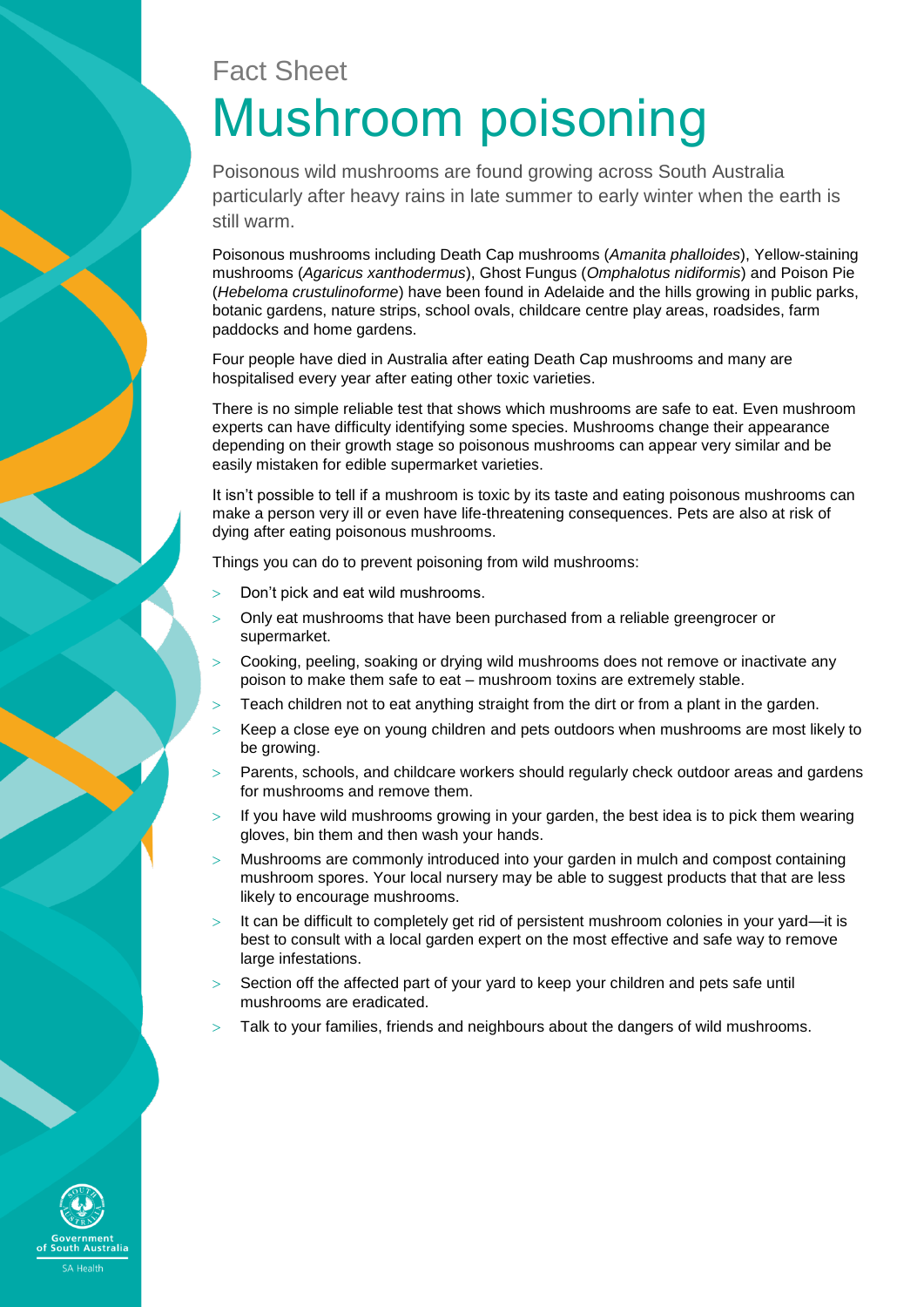# Mushroom poisoning emergency

In an emergency always phone 000 for an ambulance – if a victim has collapsed, stopped breathing, is having a fit or an anaphylactic reaction.

If you suspect a person might have eaten a Death Cap mushroom you should seek immediate medical attention at your nearest emergency department. Do not wait for symptoms to occur.

The poison from a Death Cap mushroom can caused delayed gastrointestinal symptoms that can take 6-24 hours to appear. The earlier that treatment starts, the better your chances of survival. The window for effective treatment to reduce damage to the liver is very narrow so it is important to get a quick diagnosis.

Anyone who becomes ill after eating a wild mushroom should seek urgent medical attention by going to your nearest emergency department of medical clinic and if possible take a sample of the mushroom or a photo to help identify the variety so the best treatment is provided.

If you suspect you or someone you know has eaten a wild mushroom contact the Poisons Information Centre on 13 11 26 and they will advise if it is necessary to seek immediate medical attention. Don't induce vomiting or give the victim anything to drink (for example Syrup of Ipecac) unless advised by the Poisons Information Centre or other medical professional.

Pet owners should immediately seek veterinary attention for their dog or cat if they suspect their pets have eaten wild mushrooms.

# Who is most at risk

Anyone who has consumed a wild mushroom is at risk of potential life-threatening illness.

- Young children: between 60 70 % of calls about mushroom poisoning made by South Australians to the Poisons Information Centre are about children under five years of age. At this age, it is a natural behaviour for toddlers to put things in their mouths and eat plant matter. Most young children who eat poisonous mushrooms find them in the garden at home.
- Cooking enthusiasts: foraging for wild food is becoming increasingly popular in Australia and is promoted heavily by culinary experts in the media and on television cooking programs. But when people gather wild mushrooms they can accidentally include toxic species.
- New Asian migrants and international students may accidentally pick Death Cap mushrooms if they mistake them for edible Straw [paddy] mushrooms —the Straw mushroom grows and is eaten throughout Asia but does not grow naturally in Australia.
- Overseas visitors from countries in the Northern Hemisphere where gathering mushrooms is an established cultural activity.
- Pets: there have been a number of cases reported in South Australia of dogs that have been poisoned and died from acute liver failure after eating poisonous mushrooms in backyards and when out on walks. While cats tend to be more discerning about what they eat they, are still at risk—particularly inquisitive kittens that might chew on a toxic species.

Remember that poisonous mushrooms can taste good – you can't tell it is toxic by its taste.

# Symptoms of mushroom poisoning

- Onset of symptoms can be delayed by 6 to 24 hours after eating poisonous mushrooms
- Some wild mushrooms such as the Yellow-staining mushroom cause severe gastrointestinal symptoms — violent stomach cramps and abdominal pain, nausea, vomiting and diarrhoea. The severity of these affects depends on how much is eaten and may last for 2-3 days.
- Other wild mushrooms containing Amatoxin such as the Death Cap mushroom cause severe gastrointestinal symptoms followed by liver damage characterised by jaundice and bleeding disorders leading to haemorrhage, liver failure, kidney failure, seizures, coma and cardiac arrest leading to death even if only a small amount is eaten.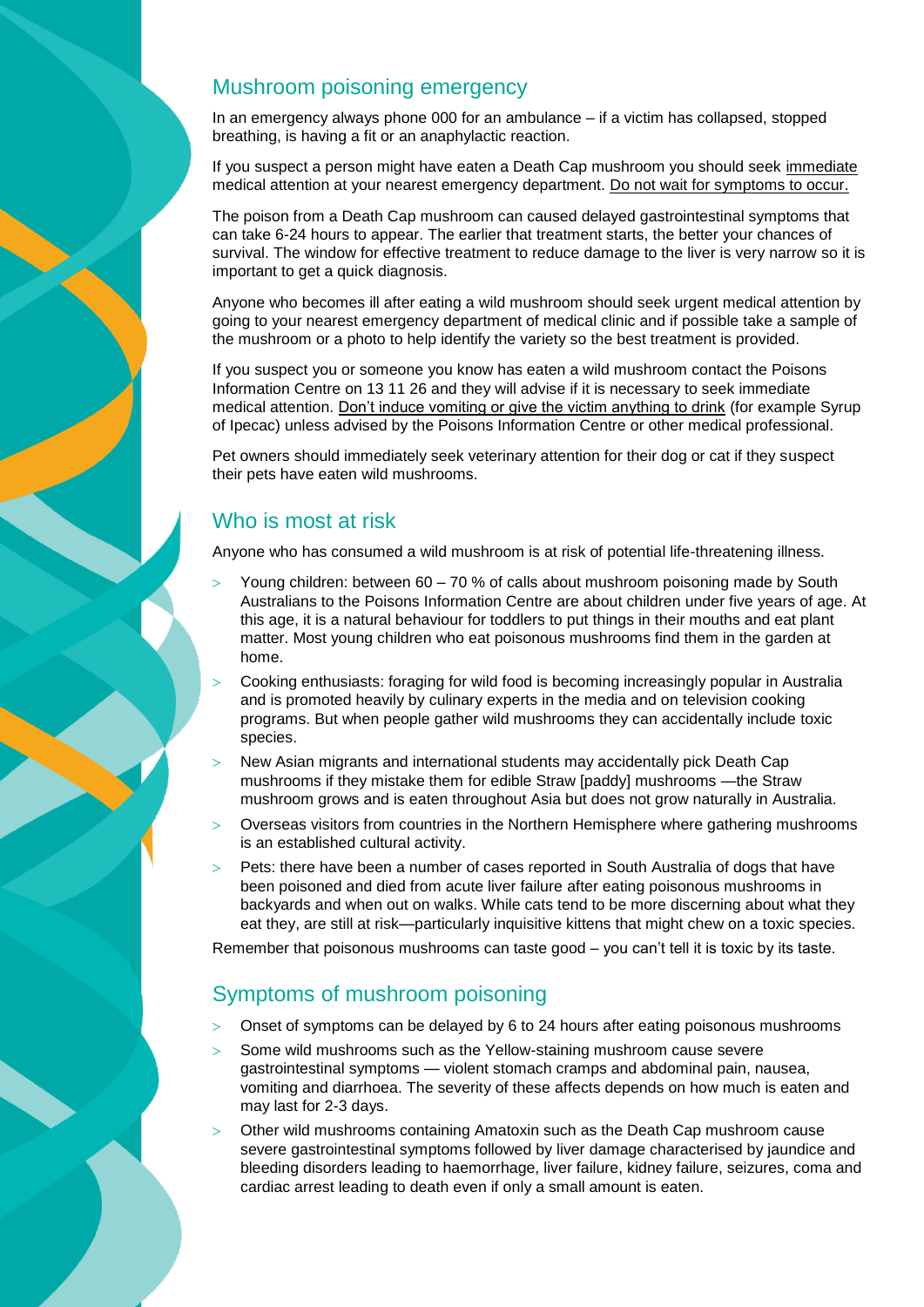- The gastrointestinal symptoms associated with eating Death cap mushrooms can appear to resolve after 2-4 days but during this period of apparent recovery the toxin continues to damage the liver resulting in death up to 1-2 weeks after ingestion.
- $>$  A person is often placed on an emergency liver transplant list if they are known to have ingested Death Cap mushrooms—but a compatible organ may not be available on such short notice. If too much of the mushroom has been ingested, the damage to multiple body organs may mean that a person has become inoperable and even a liver transplant won't save their life.

There is no complete antidote for Death Cap mushroom poisoning – survival depends on early diagnosis and treatment.

#### Death Cap mushrooms

- Death Cap mushrooms (*Amanita phalloides*) usually grow near established exotic deciduous hardwood trees—most commonly under oak trees.
- $>$  In other countries, Amanita species have also been found growing near eucalypts, acacia and pines.
- Death Cap mushrooms are believed to have been introduced in Australia with importation of hardwoods.
- Australia has some native Amanita species (related to Death Cap mushrooms) that grow together with eucalyptus trees—nothing is known about their toxicity.
- First recorded sightings of Death Cap mushrooms were in Canberra in the 1960s, in Melbourne in the 1970s and in Adelaide in 2008. Related varieties have also been found in northern Tasmania and WA.
- Death Cap mushrooms are reported to grow, peel and taste just like a harmless field mushroom— and are sometimes mistaken for edible Straw mushrooms used extensively in Asian cooking.
- Amatoxin is the lethal substance in Death Cap mushrooms.

### Types of poisonous mushrooms

- Death Cap mushrooms (*Amanita phalloides*) [https://www.rbg.vic.gov.au/science/herbarium](https://www.rbg.vic.gov.au/science/herbarium-and-resources/identification-and-information-services/amanita-phalloides)[and-resources/identification-and-information-services/amanita-phalloides](https://www.rbg.vic.gov.au/science/herbarium-and-resources/identification-and-information-services/amanita-phalloides)
- Yellow-staining mushrooms (*Agaricus xanthodermus*) [https://www.rbg.vic.gov.au/science/herbarium-and-resources/identification-and-information](https://www.rbg.vic.gov.au/science/herbarium-and-resources/identification-and-information-services/agaricus-xanthodermus)[services/agaricus-xanthodermus\)](https://www.rbg.vic.gov.au/science/herbarium-and-resources/identification-and-information-services/agaricus-xanthodermus)
- Ghost Fungus (*Omphalotus nidiformis*)
- Poison Pie (*Hebeloma crustuliniforme*).

All mushrooms are fungi. Mushrooms have a similar role to a flower or a fruit in plants. Toadstools is a term that is often used to describe poisonous mushrooms that are not to be eaten.

Wetter weather and warm earth create the ideal growing conditions for wild mushrooms however there is no specific mushroom season.

While some wild-growing mushrooms are edible there are a large number of highly toxic species and it is difficult to tell the difference. The only way to tell is to have it identified by a mycologist (a botanist who is an expert in fungi). However, there is a considerable lack of expert knowledge about many fungi species and it can be difficult even for experienced collectors to distinguish edible mushrooms from dangerous varieties.

- Toxic mushrooms are usually found in forests or near trees, but they are increasingly being found in public gardens and recreational spaces and in residential yards.
- Mushrooms vary in colour and shape depending on the stage of growth and maturity young poisonous mushrooms in their early stages can be mistaken for truffles. Variations in appearance with age make it very difficult to recognise which mushrooms are safe to eat.